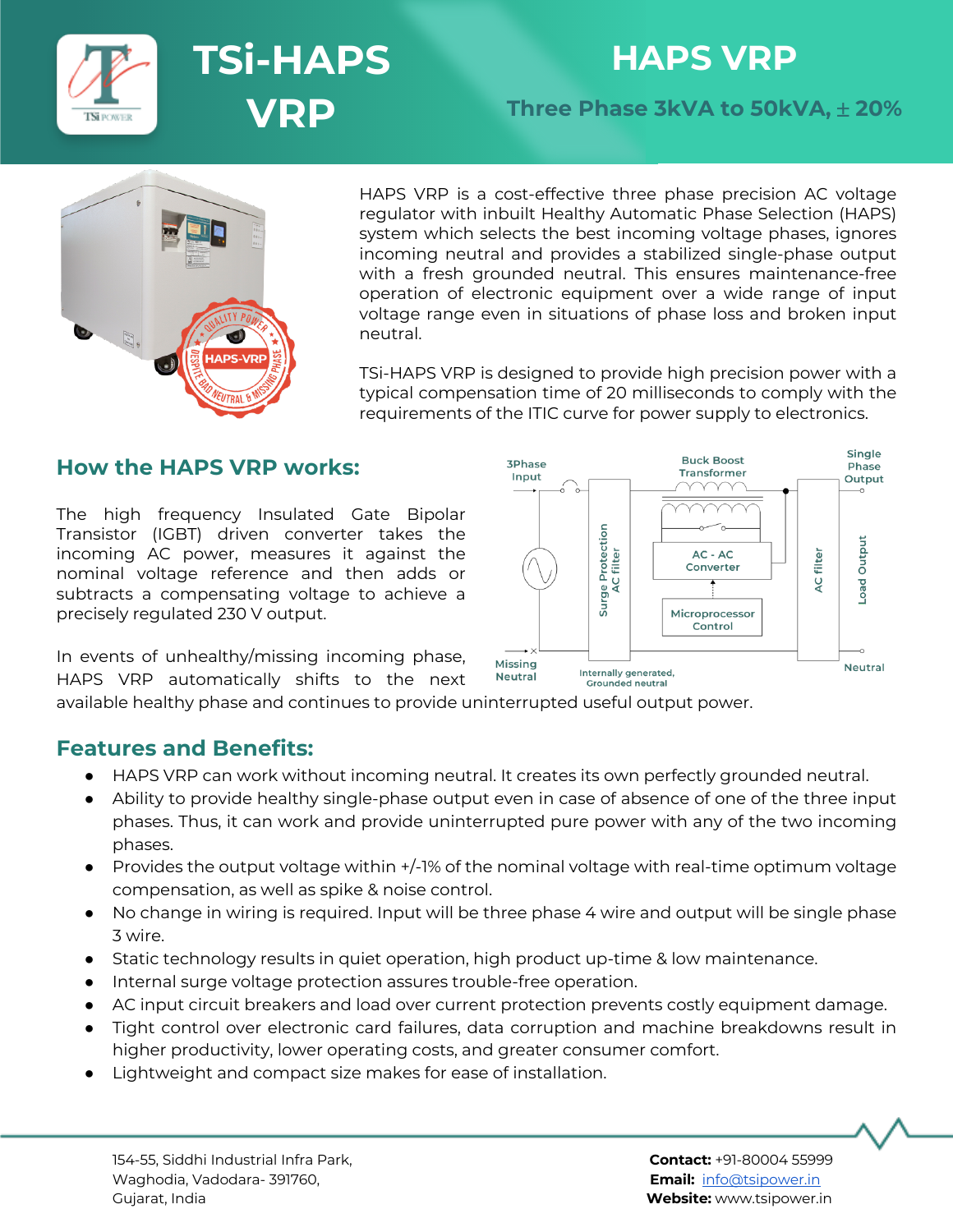#### **Distribution Board**

#### **TSi-HAPS VRP**

#### **Single Phase Connected Load**



#### **Note:**

- In HAPS VRP, the output load shall be only single phase.
- No distribution of load is required.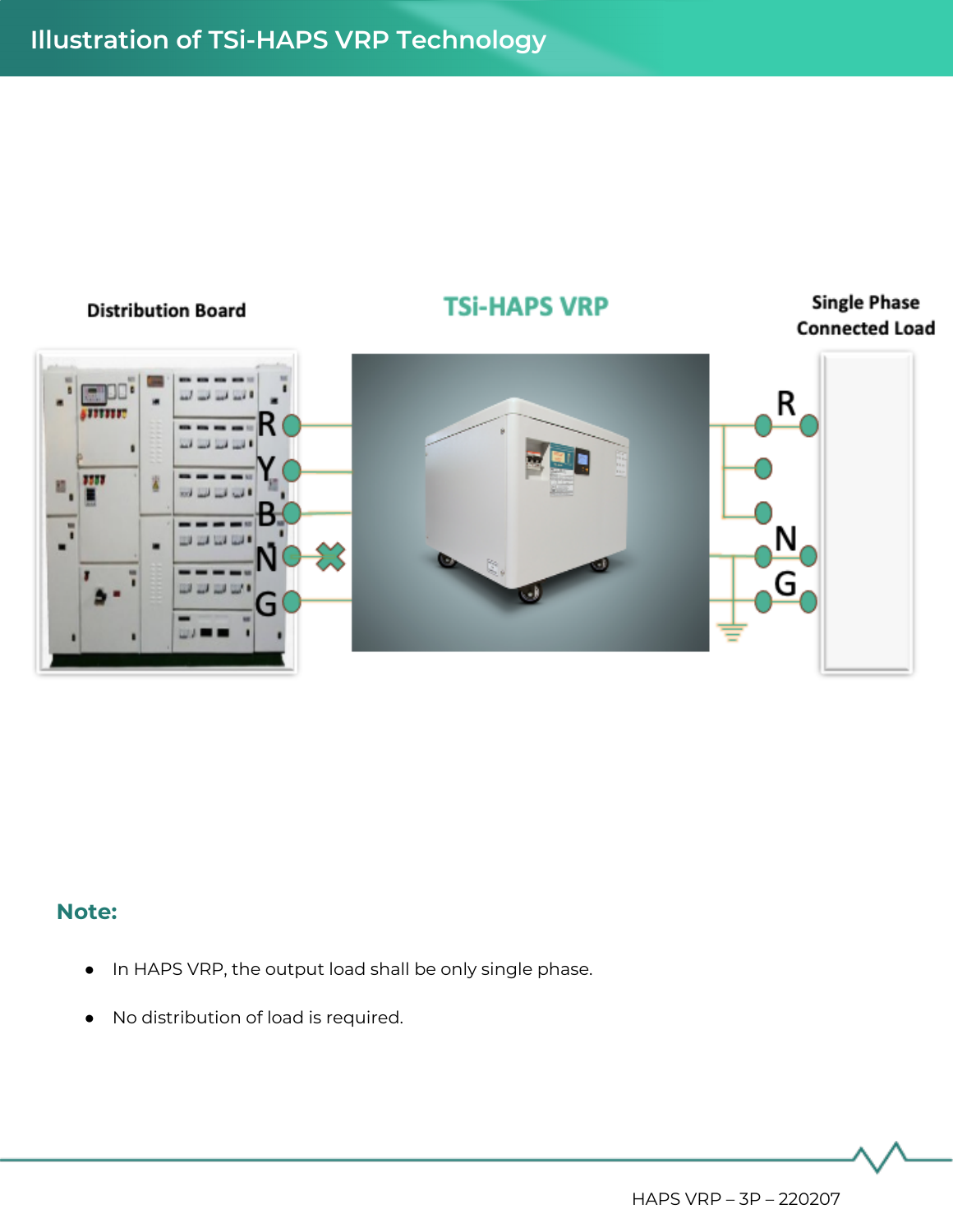

Corrects supply side disturbances due to sags/ swells/ spikes and supplies 'Pure Power' leading to no downtime in the production line.

> All this is done within ITIC curve requirement of 20 milliseconds.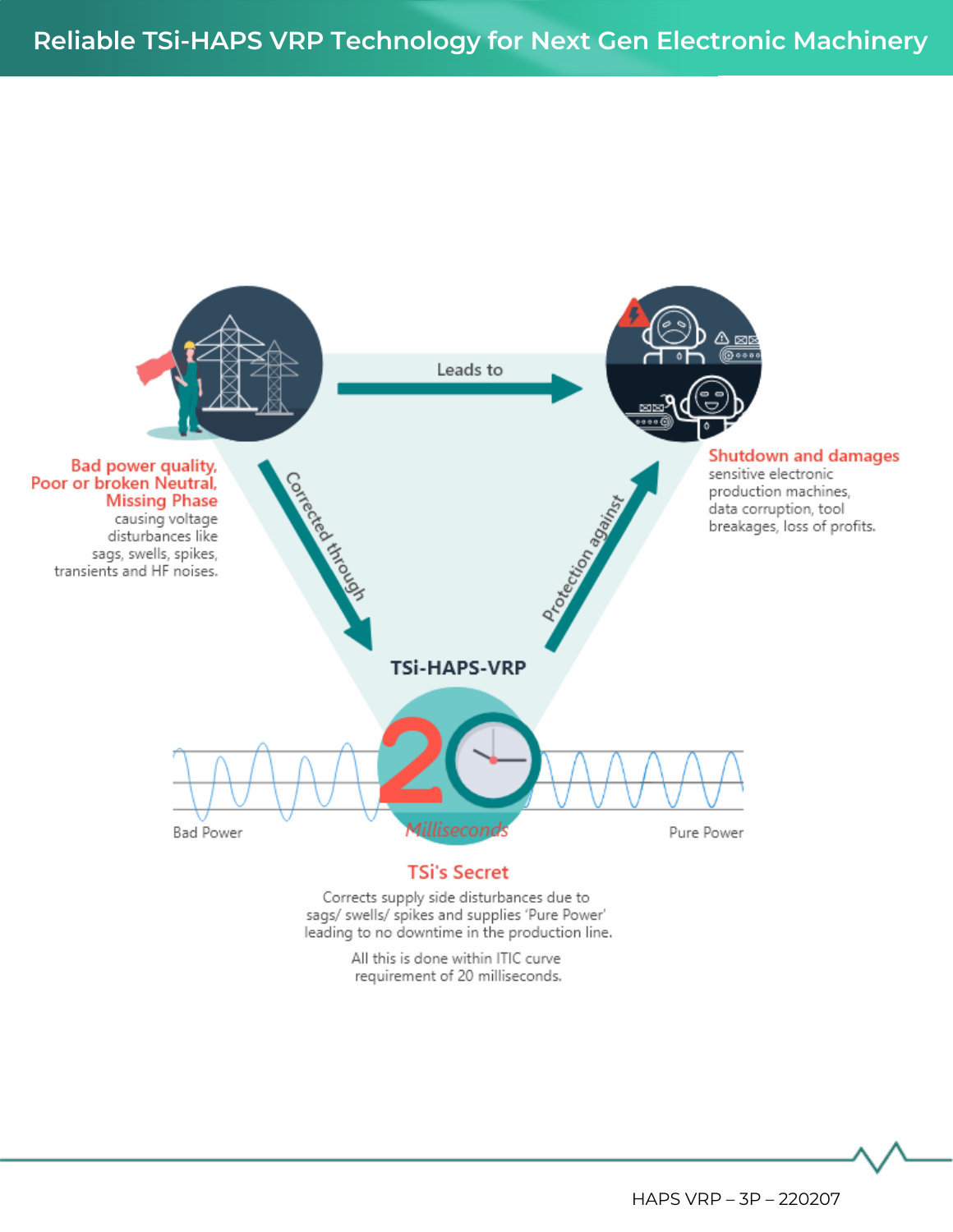| Model                                                                      | HAPS-3000-9319-200M                                                               |
|----------------------------------------------------------------------------|-----------------------------------------------------------------------------------|
| <b>Electrical</b>                                                          |                                                                                   |
| <b>Capacity (in KVA)</b>                                                   | 3                                                                                 |
| <b>Switching Technology</b>                                                | 20 kHz IGBT AC chopper/inverter                                                   |
| <b>Voltage Compensation Time</b>                                           | 20 ms typical                                                                     |
| <b>AC Input</b>                                                            |                                                                                   |
| <b>Nominal Input Voltage (V)</b>                                           | Three phase 400                                                                   |
| Designed Input voltage range (V)<br>(voltage regulation accuracy of +/-1%) | 320 - 480                                                                         |
| Input voltage range (V)                                                    |                                                                                   |
| (for relaxed output regulation within                                      | 277 - 520                                                                         |
| functional range of 200-250V P-N)                                          |                                                                                   |
| <b>Nominal Operating Frequency</b>                                         | $47 - 63$ Hz                                                                      |
| Maximum rated input current (A)                                            | 9                                                                                 |
| <b>AC Input Connector</b>                                                  | L1, L2, L3 & Ground input wires. Input neutral will not be used.                  |
| <b>Overload &amp; Short Circuit Protection</b>                             | Through suitably rated input circuit breaker                                      |
| <b>AC Output</b>                                                           |                                                                                   |
| <b>Nominal Output Voltage (V)</b>                                          | Single phase 230                                                                  |
| <b>Efficiency</b>                                                          | Typical 96% (under 20 - 100 % load condition)                                     |
| <b>Output Voltage Compensation Range</b>                                   | $+/-1%$                                                                           |
| <b>Maximum Rated Output Current (A)</b>                                    | 13                                                                                |
| <b>System Status Indicator</b>                                             | Green LED ON-Normal operation - Amber LED ON-Bypass operation<br>Red LED ON-Fault |
| <b>Output Connector</b>                                                    | L1, Neutral & Ground output wires. Fresh output neutral provided.                 |
| <b>Surge Protection</b>                                                    | Class II Surge Protection                                                         |
| <b>Physical</b>                                                            |                                                                                   |
| <b>Cabinet Construction</b>                                                | RAL 7035 light grey powder coated CRCA cabinets                                   |
| <b>Automatic AC-AC Converter Bypass</b>                                    | Standard, will get activated when there is a fault condition                      |
| <b>Cabinet Weather Protection Ratings</b>                                  | IP 20 (for use in protected indoor environments)                                  |
| <b>Display</b>                                                             | Digital output voltage display thru selector switch                               |
| <b>Mounting</b>                                                            | 4 High Quality Castor wheels, 2 with brakes                                       |
| <b>Overall Dimension (approx.)</b>                                         | As per Dimension Diagram of Cubical Type 610x610x640                              |
| <b>Unpacked Weight (approx.)</b>                                           | 90 kg                                                                             |
| <b>Environmental</b>                                                       |                                                                                   |
| <b>Cooling Method</b>                                                      | Forced air                                                                        |
| <b>Operating Temperature Range</b>                                         | 0 to +45 $^{\circ}$ C                                                             |
| <b>Operating Humidity Range</b>                                            | 10 to 90% relative humidity (non-condensing)                                      |

*\*HAPS VRP works with broken input neutral & one missing phase.*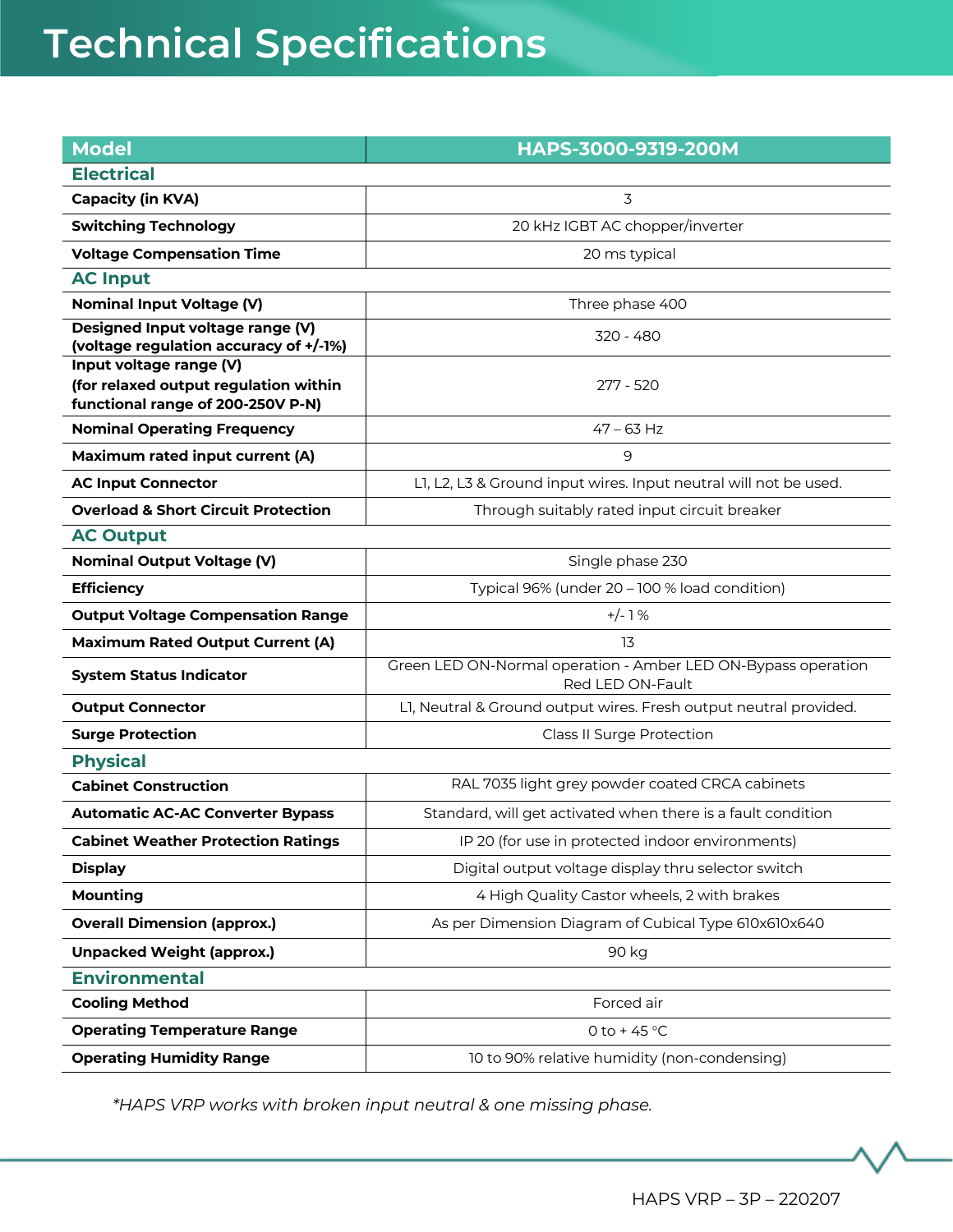| <b>Model</b>                                                               | HAPS-6000-9319-200M                                                               |
|----------------------------------------------------------------------------|-----------------------------------------------------------------------------------|
| <b>Electrical</b>                                                          |                                                                                   |
| <b>Capacity (in KVA)</b>                                                   | 6                                                                                 |
| <b>Switching Technology</b>                                                | 20 kHz IGBT AC chopper/inverter                                                   |
| <b>Voltage Compensation Time</b>                                           | 20 ms typical                                                                     |
| <b>AC Input</b>                                                            |                                                                                   |
| <b>Nominal Input Voltage (V)</b>                                           | Three phase 400                                                                   |
| Designed Input voltage range (V)<br>(voltage regulation accuracy of +/-1%) | $320 - 480$                                                                       |
| Input voltage range (V)                                                    |                                                                                   |
| (for relaxed output regulation within                                      | 277 - 520                                                                         |
| functional range of 200-250V P-N)                                          |                                                                                   |
| <b>Nominal Operating Frequency</b>                                         | $47 - 63$ Hz                                                                      |
| Maximum rated input current (A)                                            | 19                                                                                |
| <b>AC Input Connector</b>                                                  | L1, L2, L3 & Ground input wires. Input neutral will not be used.                  |
| <b>Overload &amp; Short Circuit Protection</b>                             | Through suitably rated input circuit breaker                                      |
| <b>AC Output</b>                                                           |                                                                                   |
| <b>Nominal Output Voltage (V)</b>                                          | Single phase 230                                                                  |
| <b>Efficiency</b>                                                          | Typical 96% (under 20 - 100 % load condition)                                     |
| <b>Output Voltage Compensation Range</b>                                   | $+/-1%$                                                                           |
| <b>Maximum Rated Output Current (A)</b>                                    | 25                                                                                |
| <b>System Status Indicator</b>                                             | Green LED ON-Normal operation - Amber LED ON-Bypass operation<br>Red LED ON-Fault |
| <b>Output Connector</b>                                                    | L1, Neutral & Ground output wires. Fresh output neutral provided.                 |
| <b>Surge Protection</b>                                                    | Class II Surge Protection                                                         |
| <b>Physical</b>                                                            |                                                                                   |
| <b>Cabinet Construction</b>                                                | RAL 7035 light grey powder coated CRCA cabinets                                   |
| <b>Automatic AC-AC Converter Bypass</b>                                    | Standard, will get activated when there is a fault condition                      |
| <b>Cabinet Weather Protection Ratings</b>                                  | IP 20 (for use in protected indoor environments)                                  |
| <b>Display</b>                                                             | Digital output voltage display thru selector switch                               |
| <b>Mounting</b>                                                            | 4 High Quality Castor wheels, 2 with brakes                                       |
| <b>Overall Dimension (approx.)</b>                                         | As per Dimension Diagram of Cubical Type 660x660x720                              |
| <b>Unpacked Weight (approx.)</b>                                           | 90 kg                                                                             |
| <b>Environmental</b>                                                       |                                                                                   |
| <b>Cooling Method</b>                                                      | Forced air                                                                        |
| <b>Operating Temperature Range</b>                                         | 0 to +45 $^{\circ}$ C                                                             |
| <b>Operating Humidity Range</b>                                            | 10 to 90% relative humidity (non-condensing)                                      |

*\*HAPS VRP works with broken input neutral & one missing phase.*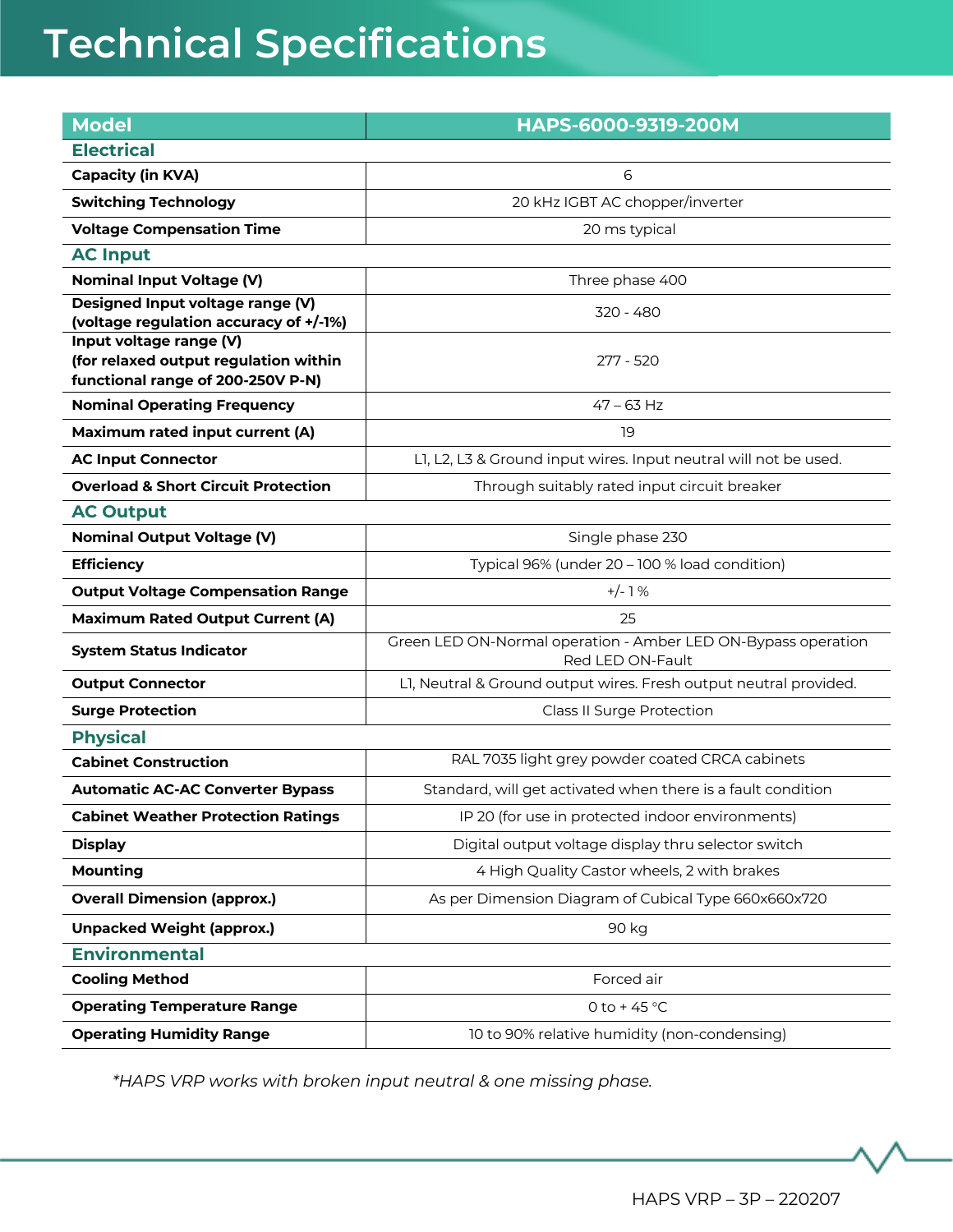| <b>Model</b>                                                               | HAPS-10000-9319-200M                                                              |
|----------------------------------------------------------------------------|-----------------------------------------------------------------------------------|
| <b>Electrical</b>                                                          |                                                                                   |
| <b>Capacity (in KVA)</b>                                                   | 10                                                                                |
| <b>Switching Technology</b>                                                | 20 kHz IGBT AC chopper/inverter                                                   |
| <b>Voltage Compensation Time</b>                                           | 20 ms typical                                                                     |
| <b>AC Input</b>                                                            |                                                                                   |
| <b>Nominal Input Voltage (V)</b>                                           | Three phase 400                                                                   |
| Designed Input voltage range (V)<br>(voltage regulation accuracy of +/-1%) | 320 - 480                                                                         |
| Input voltage range (V)                                                    |                                                                                   |
| (for relaxed output regulation within                                      | 277 - 520                                                                         |
| functional range of 200-250V P-N)                                          |                                                                                   |
| <b>Nominal Operating Frequency</b>                                         | $47 - 63$ Hz                                                                      |
| Maximum rated input current (A)                                            | 31                                                                                |
| <b>AC Input Connector</b>                                                  | L1, L2, L3 & Ground input wires. Input neutral will not be used.                  |
| <b>Overload &amp; Short Circuit Protection</b>                             | Through suitably rated input circuit breaker                                      |
| <b>AC Output</b>                                                           |                                                                                   |
| <b>Nominal Output Voltage (V)</b>                                          | Single phase 230                                                                  |
| <b>Efficiency</b>                                                          | Typical 96% (under 20 - 100 % load condition)                                     |
| <b>Output Voltage Compensation Range</b>                                   | $+/-1%$                                                                           |
| <b>Maximum Rated Output Current (A)</b>                                    | 44                                                                                |
| <b>System Status Indicator</b>                                             | Green LED ON-Normal operation - Amber LED ON-Bypass operation<br>Red LED ON-Fault |
| <b>Output Connector</b>                                                    | L1, Neutral & Ground output wires. Fresh output neutral provided.                 |
| <b>Surge Protection</b>                                                    | Class II Surge Protection                                                         |
| <b>Physical</b>                                                            |                                                                                   |
| <b>Cabinet Construction</b>                                                | RAL 7035 light grey powder coated CRCA cabinets                                   |
| <b>Automatic AC-AC Converter Bypass</b>                                    | Standard, will get activated when there is a fault condition                      |
| <b>Cabinet Weather Protection Ratings</b>                                  | IP 20 (for use in protected indoor environments)                                  |
| <b>Display</b>                                                             | Digital output voltage display thru selector switch                               |
| <b>Mounting</b>                                                            | 4 High Quality Castor wheels, 2 with brakes                                       |
| <b>Overall Dimension (approx.)</b>                                         | As per Dimension Diagram of Cubical Type 660x660x720                              |
| <b>Unpacked Weight (approx.)</b>                                           | 100 kg                                                                            |
| <b>Environmental</b>                                                       |                                                                                   |
| <b>Cooling Method</b>                                                      | Forced air                                                                        |
| <b>Operating Temperature Range</b>                                         | 0 to +45 $^{\circ}$ C                                                             |
| <b>Operating Humidity Range</b>                                            | 10 to 90% relative humidity (non-condensing)                                      |

*\*HAPS VRP works with broken input neutral & one missing phase.*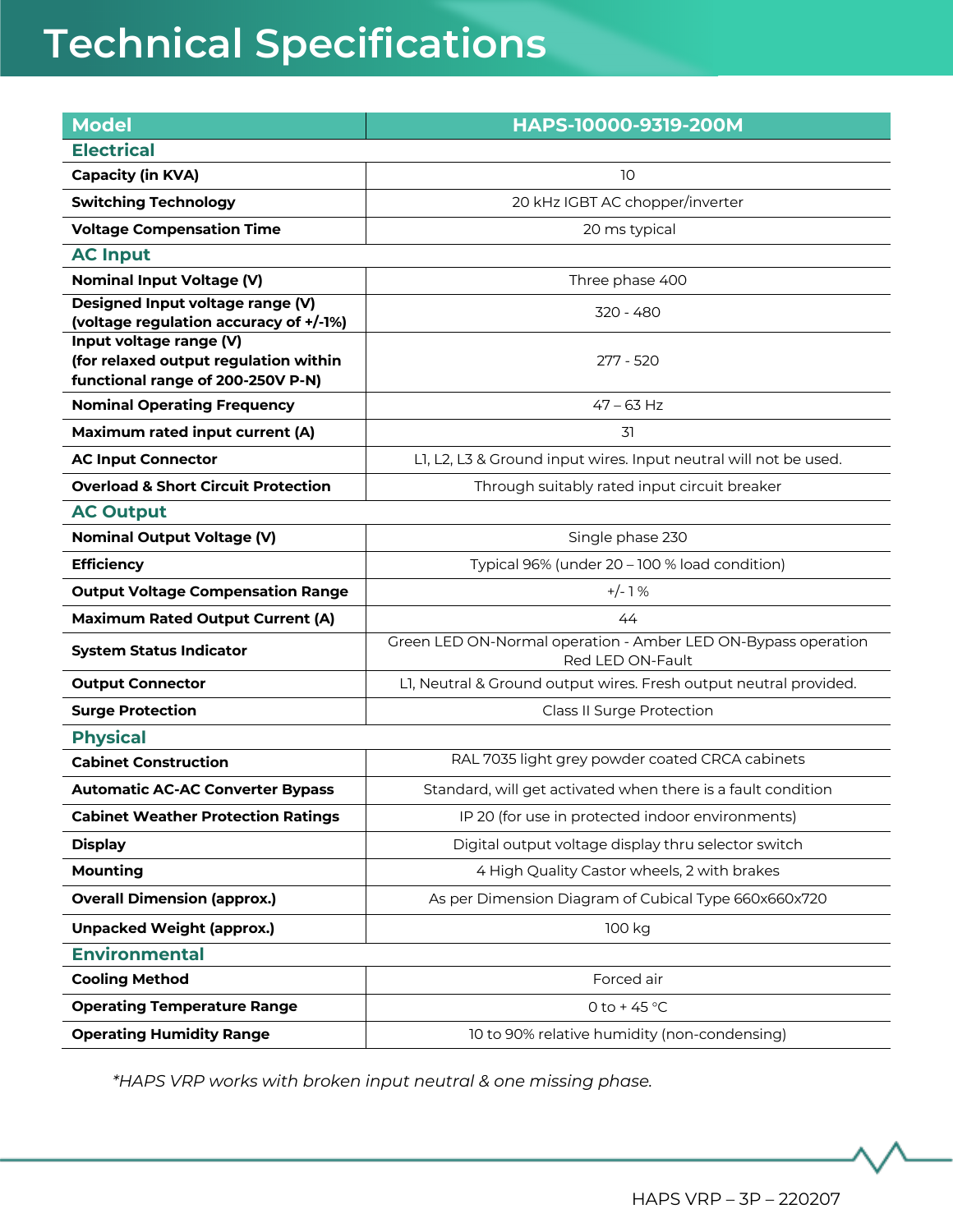| <b>Model</b>                                                      | HAPS-15000-9319-200M                                                              |
|-------------------------------------------------------------------|-----------------------------------------------------------------------------------|
| <b>Electrical</b>                                                 |                                                                                   |
| <b>Capacity (in KVA)</b>                                          | 15                                                                                |
| <b>Switching Technology</b>                                       | 20 kHz IGBT AC chopper/inverter                                                   |
| <b>Voltage Compensation Time</b>                                  | 20 ms typical                                                                     |
| <b>AC Input</b>                                                   |                                                                                   |
| <b>Nominal Input Voltage (V)</b>                                  | Three phase 400                                                                   |
| Designed Input voltage range (V)                                  | 320 - 480                                                                         |
| (voltage regulation accuracy of +/-1%)<br>Input voltage range (V) |                                                                                   |
| (for relaxed output regulation within                             | 277 - 520                                                                         |
| functional range of 200-250V P-N)                                 |                                                                                   |
| <b>Nominal Operating Frequency</b>                                | $47 - 63$ Hz                                                                      |
| Maximum rated input current (A)                                   | 47                                                                                |
| <b>AC Input Connector</b>                                         | L1, L2, L3 & Ground input wires. Input neutral will not be used.                  |
| <b>Overload &amp; Short Circuit Protection</b>                    | Through suitably rated input circuit breaker                                      |
| <b>AC Output</b>                                                  |                                                                                   |
| <b>Nominal Output Voltage (V)</b>                                 | Single phase 230                                                                  |
| <b>Efficiency</b>                                                 | Typical 96% (under 20 - 100 % load condition)                                     |
| <b>Output Voltage Compensation Range</b>                          | $+/-1%$                                                                           |
| <b>Maximum Rated Output Current (A)</b>                           | 65                                                                                |
| <b>System Status Indicator</b>                                    | Green LED ON-Normal operation - Amber LED ON-Bypass operation<br>Red LED ON-Fault |
| <b>Output Connector</b>                                           | L1, Neutral & Ground output wires. Fresh output neutral provided.                 |
| <b>Surge Protection</b>                                           | Class II Surge Protection                                                         |
| <b>Physical</b>                                                   |                                                                                   |
| <b>Cabinet Construction</b>                                       | RAL 7035 light grey powder coated CRCA cabinets                                   |
| <b>Automatic AC-AC Converter Bypass</b>                           | Standard, will get activated when there is a fault condition                      |
| <b>Cabinet Weather Protection Ratings</b>                         | IP 20 (for use in protected indoor environments)                                  |
| <b>Display</b>                                                    | Digital output voltage display thru selector switch                               |
| <b>Mounting</b>                                                   | 4 High Quality Castor wheels, 2 with brakes                                       |
| <b>Overall Dimension (approx.)</b>                                | As per Dimension Diagram of Cubical Type 660x660x720                              |
| <b>Unpacked Weight (approx.)</b>                                  | 130 kg                                                                            |
| <b>Environmental</b>                                              |                                                                                   |
| <b>Cooling Method</b>                                             | Forced air                                                                        |
| <b>Operating Temperature Range</b>                                | 0 to +45 $\degree$ C                                                              |
| <b>Operating Humidity Range</b>                                   | 10 to 90% relative humidity (non-condensing)                                      |

*\*HAPS VRP works with broken input neutral & one missing phase.*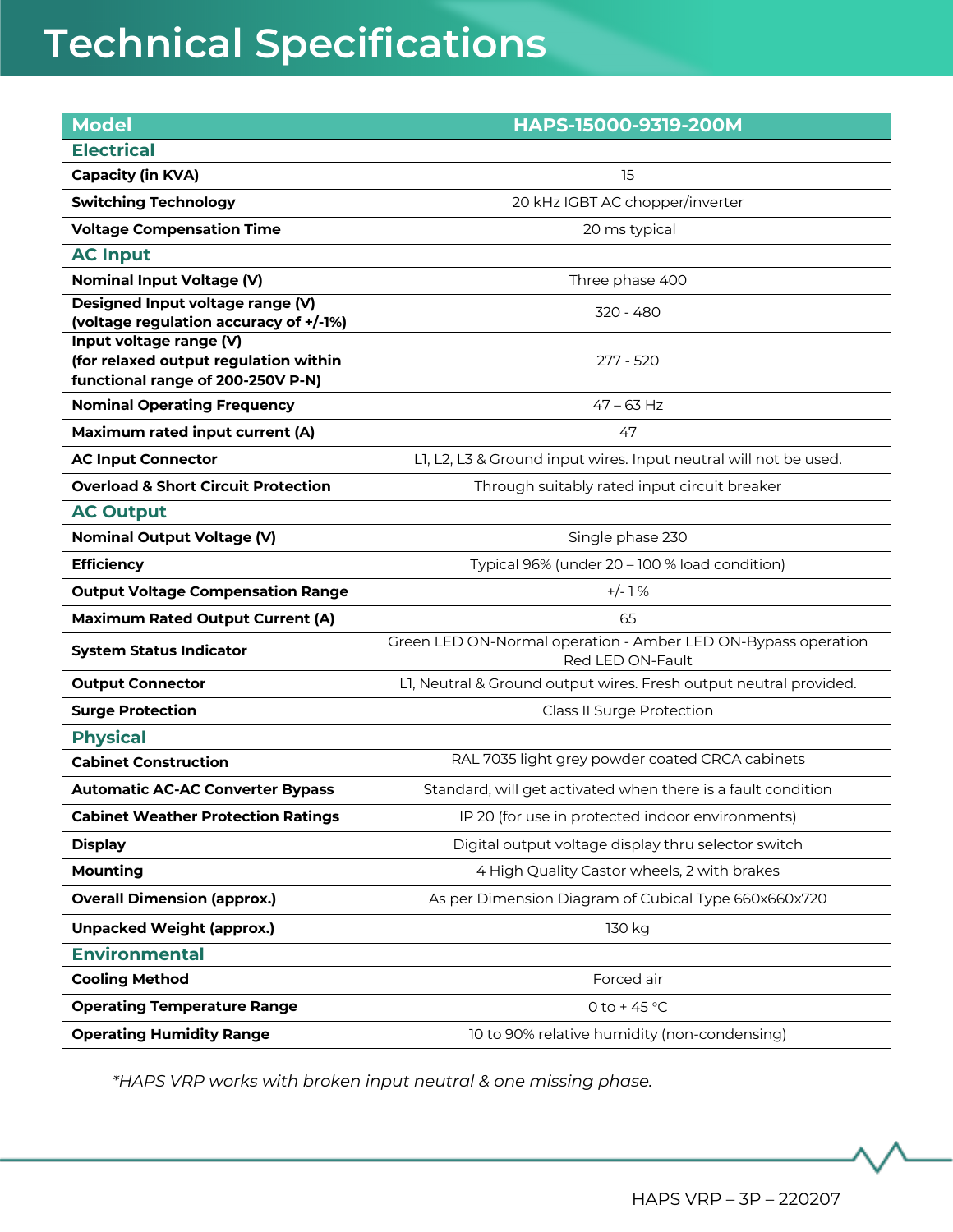| <b>Model</b>                                                               | HAPS-20000-9319-200M                                                              |
|----------------------------------------------------------------------------|-----------------------------------------------------------------------------------|
| <b>Electrical</b>                                                          |                                                                                   |
| <b>Capacity (in KVA)</b>                                                   | 20                                                                                |
| <b>Switching Technology</b>                                                | 20 kHz IGBT AC chopper/inverter                                                   |
| <b>Voltage Compensation Time</b>                                           | 20 ms typical                                                                     |
| <b>AC Input</b>                                                            |                                                                                   |
| <b>Nominal Input Voltage (V)</b>                                           | Three phase 400                                                                   |
| Designed Input voltage range (V)<br>(voltage regulation accuracy of +/-1%) | 320 - 480                                                                         |
| Input voltage range (V)                                                    |                                                                                   |
| (for relaxed output regulation within                                      | 277 - 520                                                                         |
| functional range of 200-250V P-N)                                          |                                                                                   |
| <b>Nominal Operating Frequency</b>                                         | $47 - 63$ Hz                                                                      |
| Maximum rated input current (A)                                            | 63                                                                                |
| <b>AC Input Connector</b>                                                  | L1, L2, L3 & Ground input wires. Input neutral will not be used.                  |
| <b>Overload &amp; Short Circuit Protection</b>                             | Through suitably rated input circuit breaker                                      |
| <b>AC Output</b>                                                           |                                                                                   |
| <b>Nominal Output Voltage (V)</b>                                          | Single phase 230                                                                  |
| <b>Efficiency</b>                                                          | Typical 96% (under 20 - 100 % load condition)                                     |
| <b>Output Voltage Compensation Range</b>                                   | $+/-1%$                                                                           |
| <b>Maximum Rated Output Current (A)</b>                                    | 87                                                                                |
| <b>System Status Indicator</b>                                             | Green LED ON-Normal operation - Amber LED ON-Bypass operation<br>Red LED ON-Fault |
| <b>Output Connector</b>                                                    | L1, Neutral & Ground output wires. Fresh output neutral provided.                 |
| <b>Surge Protection</b>                                                    | Class II Surge Protection                                                         |
| <b>Physical</b>                                                            |                                                                                   |
| <b>Cabinet Construction</b>                                                | RAL 7035 light grey powder coated CRCA cabinets                                   |
| <b>Automatic AC-AC Converter Bypass</b>                                    | Standard, will get activated when there is a fault condition                      |
| <b>Cabinet Weather Protection Ratings</b>                                  | IP 20 (for use in protected indoor environments)                                  |
| <b>Display</b>                                                             | Digital output voltage display thru selector switch                               |
| <b>Mounting</b>                                                            | 4 High Quality Castor wheels, 2 with brakes                                       |
| <b>Overall Dimension (approx.)</b>                                         | As per Dimension Diagram of Cubical Type 888x888x838                              |
| <b>Unpacked Weight (approx.)</b>                                           | 140 kg                                                                            |
| <b>Environmental</b>                                                       |                                                                                   |
| <b>Cooling Method</b>                                                      | Forced air                                                                        |
| <b>Operating Temperature Range</b>                                         | 0 to +45 $^{\circ}$ C                                                             |
| <b>Operating Humidity Range</b>                                            | 10 to 90% relative humidity (non-condensing)                                      |

*\*HAPS VRP works with broken input neutral & one missing phase.*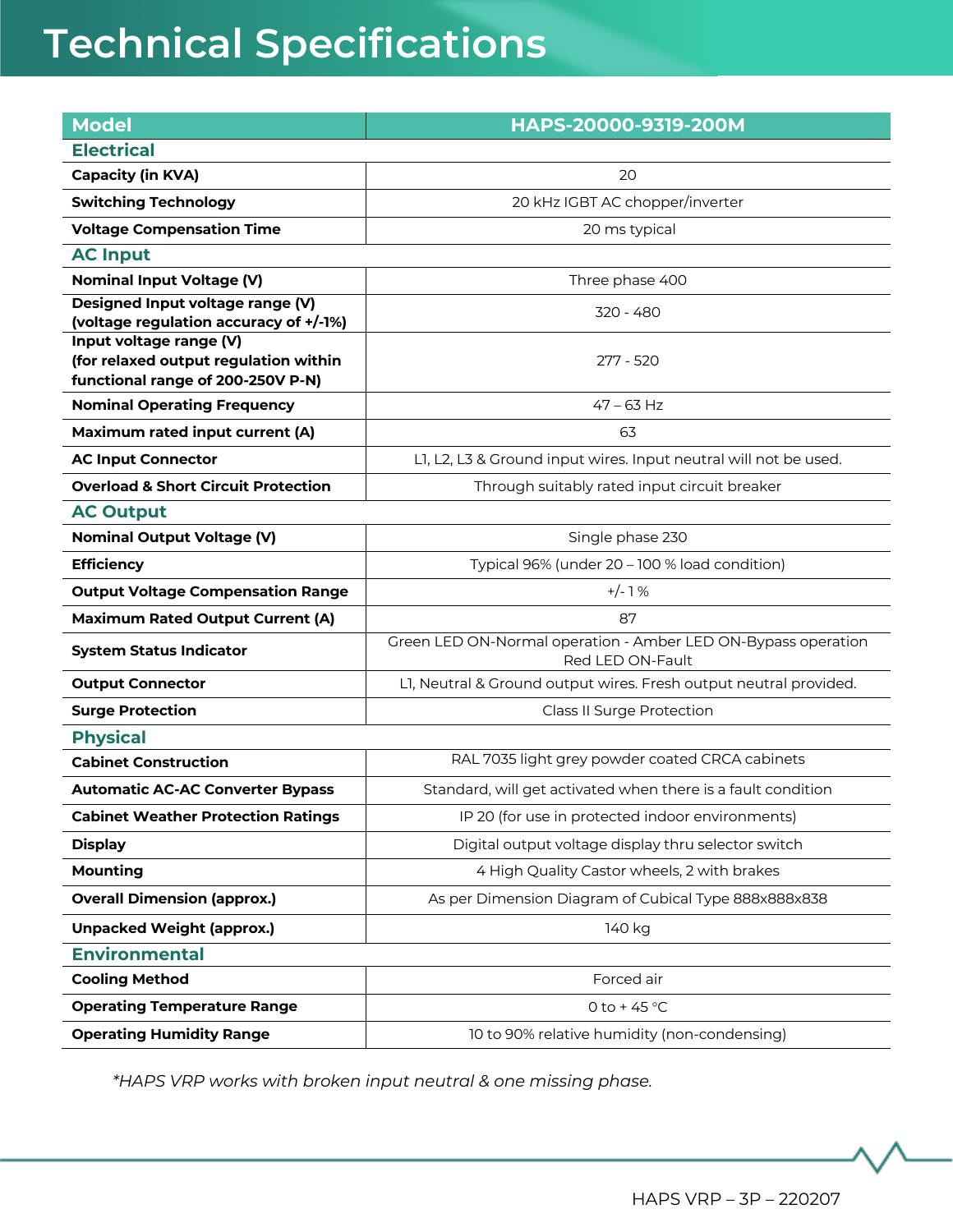| <b>Model</b>                                                               | HAPS-25000-9319-200M                                                              |
|----------------------------------------------------------------------------|-----------------------------------------------------------------------------------|
| <b>Electrical</b>                                                          |                                                                                   |
| <b>Capacity (in KVA)</b>                                                   | 25                                                                                |
| <b>Switching Technology</b>                                                | 20 kHz IGBT AC chopper/inverter                                                   |
| <b>Voltage Compensation Time</b>                                           | 20 ms typical                                                                     |
| <b>AC Input</b>                                                            |                                                                                   |
| <b>Nominal Input Voltage (V)</b>                                           | Three phase 400                                                                   |
| Designed Input voltage range (V)<br>(voltage regulation accuracy of +/-1%) | 320 - 480                                                                         |
| Input voltage range (V)                                                    |                                                                                   |
| (for relaxed output regulation within                                      | 277 - 520                                                                         |
| functional range of 200-250V P-N)                                          |                                                                                   |
| <b>Nominal Operating Frequency</b>                                         | $47 - 63$ Hz                                                                      |
| Maximum rated input current (A)                                            | 78                                                                                |
| <b>AC Input Connector</b>                                                  | L1, L2, L3 & Ground input wires. Input neutral will not be used.                  |
| <b>Overload &amp; Short Circuit Protection</b>                             | Through suitably rated input circuit breaker                                      |
| <b>AC Output</b>                                                           |                                                                                   |
| <b>Nominal Output Voltage (V)</b>                                          | Single phase 230                                                                  |
| <b>Efficiency</b>                                                          | Typical 96% (under 20 - 100 % load condition)                                     |
| <b>Output Voltage Compensation Range</b>                                   | $+/-1%$                                                                           |
| <b>Maximum Rated Output Current (A)</b>                                    | 109                                                                               |
| <b>System Status Indicator</b>                                             | Green LED ON-Normal operation - Amber LED ON-Bypass operation<br>Red LED ON-Fault |
| <b>Output Connector</b>                                                    | L1, Neutral & Ground output wires. Fresh output neutral provided.                 |
| <b>Surge Protection</b>                                                    | <b>Class II Surge Protection</b>                                                  |
| <b>Physical</b>                                                            |                                                                                   |
| <b>Cabinet Construction</b>                                                | RAL 7035 light grey powder coated CRCA cabinets                                   |
| <b>Automatic AC-AC Converter Bypass</b>                                    | Standard, will get activated when there is a fault condition                      |
| <b>Cabinet Weather Protection Ratings</b>                                  | IP 20 (for use in protected indoor environments)                                  |
| <b>Display</b>                                                             | Digital output voltage display thru selector switch                               |
| <b>Mounting</b>                                                            | 4 High Quality Castor wheels, 2 with brakes                                       |
| <b>Overall Dimension (approx.)</b>                                         | As per Dimension Diagram of Cubical Type 888x888x838                              |
| <b>Unpacked Weight (approx.)</b>                                           | 140 kg                                                                            |
| <b>Environmental</b>                                                       |                                                                                   |
| <b>Cooling Method</b>                                                      | Forced air                                                                        |
| <b>Operating Temperature Range</b>                                         | 0 to +45 $^{\circ}$ C                                                             |
| <b>Operating Humidity Range</b>                                            | 10 to 90% relative humidity (non-condensing)                                      |

*\*HAPS VRP works with broken input neutral & one missing phase.*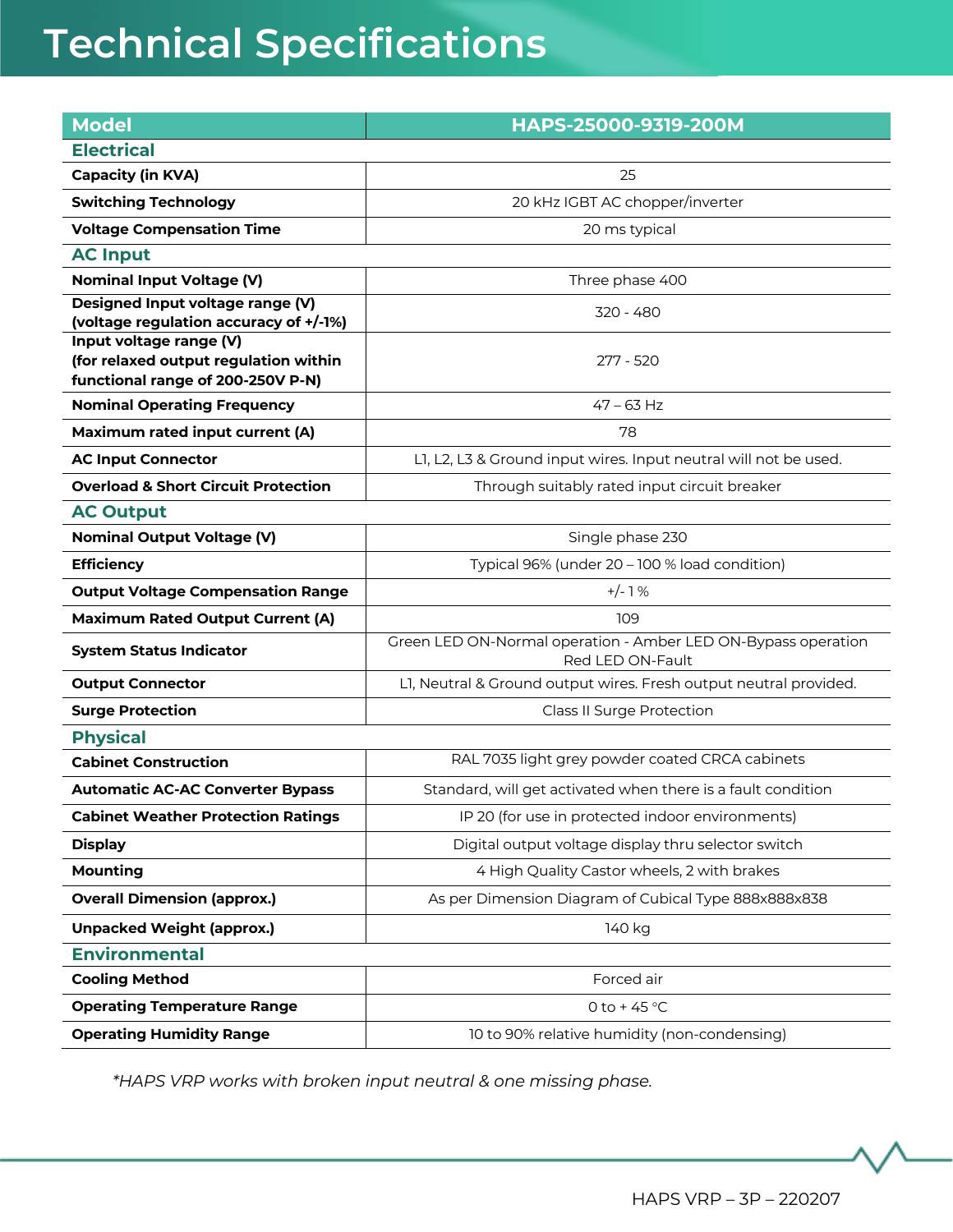| <b>Model</b>                                                               | HAPS-30000-9319-200M                                                              |
|----------------------------------------------------------------------------|-----------------------------------------------------------------------------------|
| <b>Electrical</b>                                                          |                                                                                   |
| <b>Capacity (in KVA)</b>                                                   | 30                                                                                |
| <b>Switching Technology</b>                                                | 20 kHz IGBT AC chopper/inverter                                                   |
| <b>Voltage Compensation Time</b>                                           | 20 ms typical                                                                     |
| <b>AC Input</b>                                                            |                                                                                   |
| <b>Nominal Input Voltage (V)</b>                                           | Three phase 400                                                                   |
| Designed Input voltage range (V)<br>(voltage regulation accuracy of +/-1%) | 320 - 480                                                                         |
| Input voltage range (V)                                                    |                                                                                   |
| (for relaxed output regulation within                                      | 277 - 520                                                                         |
| functional range of 200-250V P-N)                                          |                                                                                   |
| <b>Nominal Operating Frequency</b>                                         | $47 - 63$ Hz                                                                      |
| Maximum rated input current (A)                                            | 94                                                                                |
| <b>AC Input Connector</b>                                                  | L1, L2, L3 & Ground input wires. Input neutral will not be used.                  |
| <b>Overload &amp; Short Circuit Protection</b>                             | Through suitably rated input circuit breaker                                      |
| <b>AC Output</b>                                                           |                                                                                   |
| <b>Nominal Output Voltage (V)</b>                                          | Single phase 230                                                                  |
| <b>Efficiency</b>                                                          | Typical 96% (under 20 - 100 % load condition)                                     |
| <b>Output Voltage Compensation Range</b>                                   | $+/-1%$                                                                           |
| <b>Maximum Rated Output Current (A)</b>                                    | 130                                                                               |
| <b>System Status Indicator</b>                                             | Green LED ON-Normal operation - Amber LED ON-Bypass operation<br>Red LED ON-Fault |
| <b>Output Connector</b>                                                    | L1, Neutral & Ground output wires. Fresh output neutral provided.                 |
| <b>Surge Protection</b>                                                    | Class II Surge Protection                                                         |
| <b>Physical</b>                                                            |                                                                                   |
| <b>Cabinet Construction</b>                                                | RAL 7035 light grey powder coated CRCA cabinets                                   |
| <b>Automatic AC-AC Converter Bypass</b>                                    | Standard, will get activated when there is a fault condition                      |
| <b>Cabinet Weather Protection Ratings</b>                                  | IP 20 (for use in protected indoor environments)                                  |
| <b>Display</b>                                                             | Digital output voltage display thru selector switch                               |
| <b>Mounting</b>                                                            | 4 High Quality Castor wheels, 2 with brakes                                       |
| <b>Overall Dimension (approx.)</b>                                         | As per Dimension Diagram of Cubical Type 888x888x838                              |
| <b>Unpacked Weight (approx.)</b>                                           | 150 kg                                                                            |
| <b>Environmental</b>                                                       |                                                                                   |
| <b>Cooling Method</b>                                                      | Forced air                                                                        |
| <b>Operating Temperature Range</b>                                         | 0 to +45 $^{\circ}$ C                                                             |
| <b>Operating Humidity Range</b>                                            | 10 to 90% relative humidity (non-condensing)                                      |

*\*HAPS VRP works with broken input neutral & one missing phase.*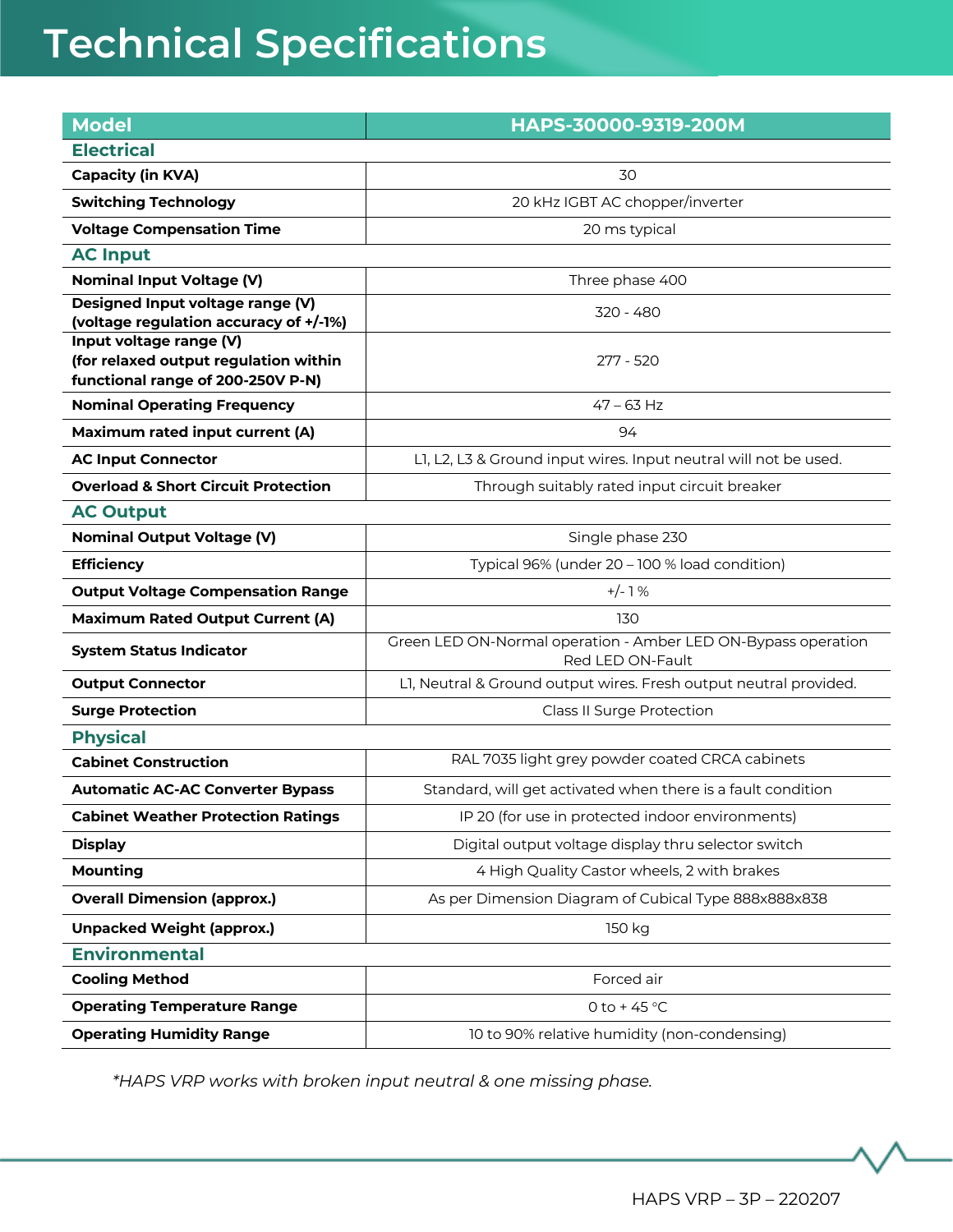| <b>Model</b>                                                               | HAPS-40000-9319-200MP                                                             |
|----------------------------------------------------------------------------|-----------------------------------------------------------------------------------|
| <b>Electrical</b>                                                          |                                                                                   |
| <b>Capacity (in KVA)</b>                                                   | 40                                                                                |
| <b>Switching Technology</b>                                                | 20 kHz IGBT AC chopper/inverter                                                   |
| <b>Voltage Compensation Time</b>                                           | 20 ms typical                                                                     |
| <b>AC Input</b>                                                            |                                                                                   |
| <b>Nominal Input Voltage (V)</b>                                           | Three phase 400                                                                   |
| Designed Input voltage range (V)<br>(voltage regulation accuracy of +/-1%) | 320 - 480                                                                         |
| Input voltage range (V)                                                    |                                                                                   |
| (for relaxed output regulation within                                      | 277 - 520                                                                         |
| functional range of 200-250V P-N)                                          |                                                                                   |
| <b>Nominal Operating Frequency</b>                                         | $47 - 63$ Hz                                                                      |
| Maximum rated input current (A)                                            | 125                                                                               |
| <b>AC Input Connector</b>                                                  | L1, L2, L3 & Ground input BUS BAR. Input neutral will not be used.                |
| <b>Overload &amp; Short Circuit Protection</b>                             | Through suitably rated input circuit breaker                                      |
| <b>AC Output</b>                                                           |                                                                                   |
| <b>Nominal Output Voltage (V)</b>                                          | Single phase 230                                                                  |
| <b>Efficiency</b>                                                          | Typical 96% (under 20 - 100 % load condition)                                     |
| <b>Output Voltage Compensation Range</b>                                   | $+/-1%$                                                                           |
| <b>Maximum Rated Output Current (A)</b>                                    | 174                                                                               |
| <b>System Status Indicator</b>                                             | Green LED ON-Normal operation - Amber LED ON-Bypass operation<br>Red LED ON-Fault |
| <b>Output Connector</b>                                                    | L1, Neutral & Ground output BUS BAR. Fresh output neutral provided.               |
| <b>Surge Protection</b>                                                    | Class II Surge Protection                                                         |
| <b>Physical</b>                                                            |                                                                                   |
| <b>Cabinet Construction</b>                                                | RAL 7035 light grey powder coated CRCA cabinets                                   |
| <b>Automatic AC-AC Converter Bypass</b>                                    | Standard, will get activated when there is a fault condition                      |
| <b>Cabinet Weather Protection Ratings</b>                                  | IP 20 (for use in protected indoor environments)                                  |
| <b>Display</b>                                                             | Digital output voltage display thru selector switch                               |
| <b>Mounting</b>                                                            | Pad mounted                                                                       |
| <b>Overall Dimension (approx.)</b>                                         | As per Dimension Diagram of Cubical Type 650x1020x2150                            |
| <b>Unpacked Weight (approx.)</b>                                           | 400 kg                                                                            |
| <b>Environmental</b>                                                       |                                                                                   |
| <b>Cooling Method</b>                                                      | Forced air                                                                        |
| <b>Operating Temperature Range</b>                                         | 0 to +45 °C                                                                       |
| <b>Operating Humidity Range</b>                                            | 10 to 90% relative humidity (non-condensing)                                      |

*\*HAPS VRP works with broken input neutral & one missing phase.*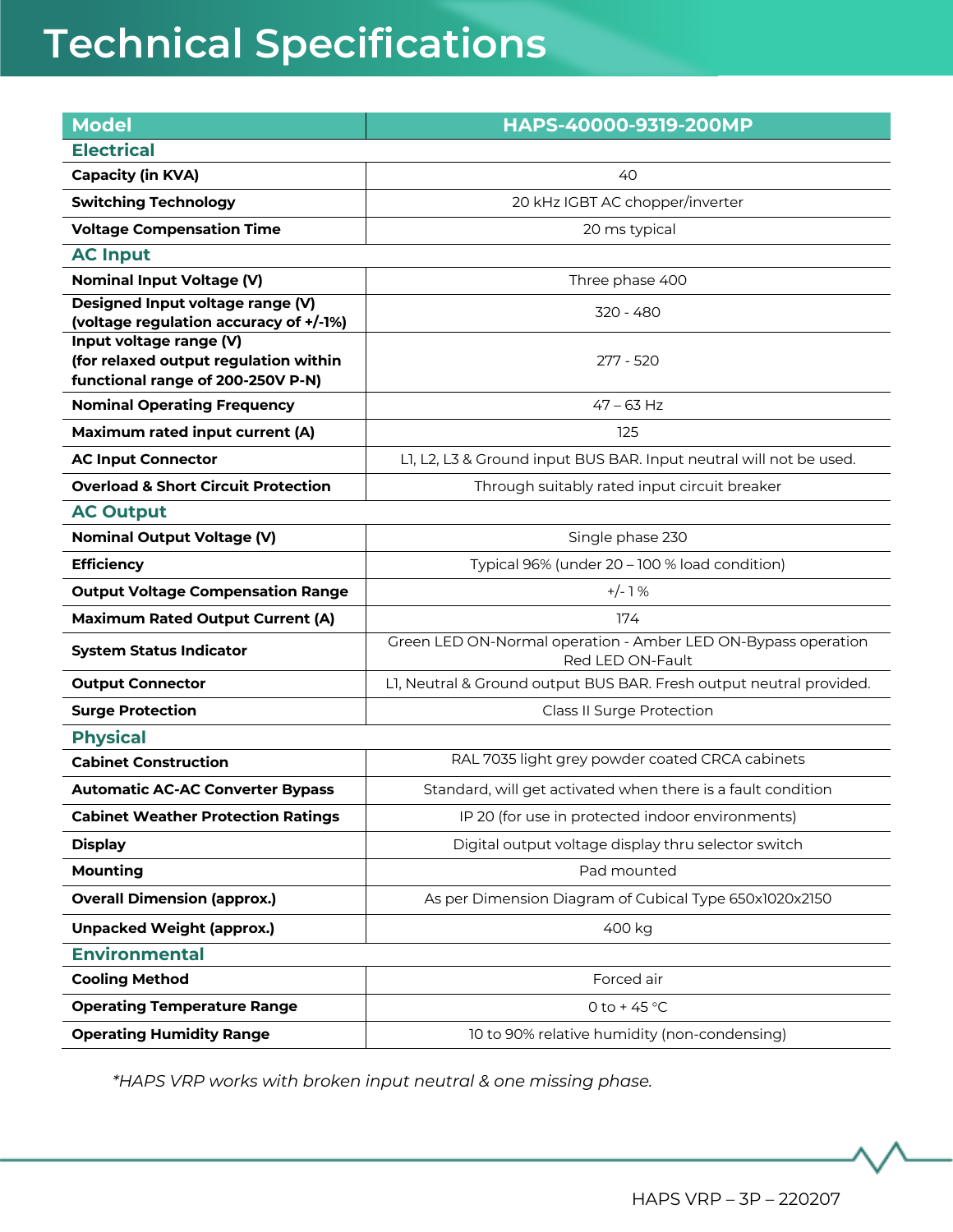| <b>Model</b>                                                               | HAPS-50000-9319-200MP                                                             |
|----------------------------------------------------------------------------|-----------------------------------------------------------------------------------|
| <b>Electrical</b>                                                          |                                                                                   |
| <b>Capacity (in KVA)</b>                                                   | 50                                                                                |
| <b>Switching Technology</b>                                                | 20 kHz IGBT AC chopper/inverter                                                   |
| <b>Voltage Compensation Time</b>                                           | 20 ms typical                                                                     |
| <b>AC Input</b>                                                            |                                                                                   |
| <b>Nominal Input Voltage (V)</b>                                           | Three phase 400                                                                   |
| Designed Input voltage range (V)<br>(voltage regulation accuracy of +/-1%) | 320 - 480                                                                         |
| Input voltage range (V)                                                    |                                                                                   |
| (for relaxed output regulation within                                      | 277 - 520                                                                         |
| functional range of 200-250V P-N)                                          |                                                                                   |
| <b>Nominal Operating Frequency</b>                                         | $47 - 63$ Hz                                                                      |
| Maximum rated input current (A)                                            | 156                                                                               |
| <b>AC Input Connector</b>                                                  | L1, L2, L3 & Ground input BUS BAR. Input neutral will not be used.                |
| <b>Overload &amp; Short Circuit Protection</b>                             | Through suitably rated input circuit breaker                                      |
| <b>AC Output</b>                                                           |                                                                                   |
| <b>Nominal Output Voltage (V)</b>                                          | Single phase 230                                                                  |
| <b>Efficiency</b>                                                          | Typical 96% (under 20 - 100 % load condition)                                     |
| <b>Output Voltage Compensation Range</b>                                   | $+/-1%$                                                                           |
| <b>Maximum Rated Output Current (A)</b>                                    | 217                                                                               |
| <b>System Status Indicator</b>                                             | Green LED ON-Normal operation - Amber LED ON-Bypass operation<br>Red LED ON-Fault |
| <b>Output Connector</b>                                                    | L1, Neutral & Ground output BUS BAR. Fresh output neutral provided.               |
| <b>Surge Protection</b>                                                    | Class II Surge Protection                                                         |
| <b>Physical</b>                                                            |                                                                                   |
| <b>Cabinet Construction</b>                                                | RAL 7035 light grey powder coated CRCA cabinets                                   |
| <b>Automatic AC-AC Converter Bypass</b>                                    | Standard, will get activated when there is a fault condition                      |
| <b>Cabinet Weather Protection Ratings</b>                                  | IP 20 (for use in protected indoor environments)                                  |
| <b>Display</b>                                                             | Digital output voltage display thru selector switch                               |
| <b>Mounting</b>                                                            | Pad mounted                                                                       |
| <b>Overall Dimension (approx.)</b>                                         | As per Dimension Diagram of Cubical Type 650x1020x2150                            |
| <b>Unpacked Weight (approx.)</b>                                           | 430 kg                                                                            |
| <b>Environmental</b>                                                       |                                                                                   |
| <b>Cooling Method</b>                                                      | Forced air                                                                        |
| <b>Operating Temperature Range</b>                                         | 0 to +45 °C                                                                       |
| <b>Operating Humidity Range</b>                                            | 10 to 90% relative humidity (non-condensing)                                      |

*\*HAPS VRP works with broken input neutral & one missing phase.*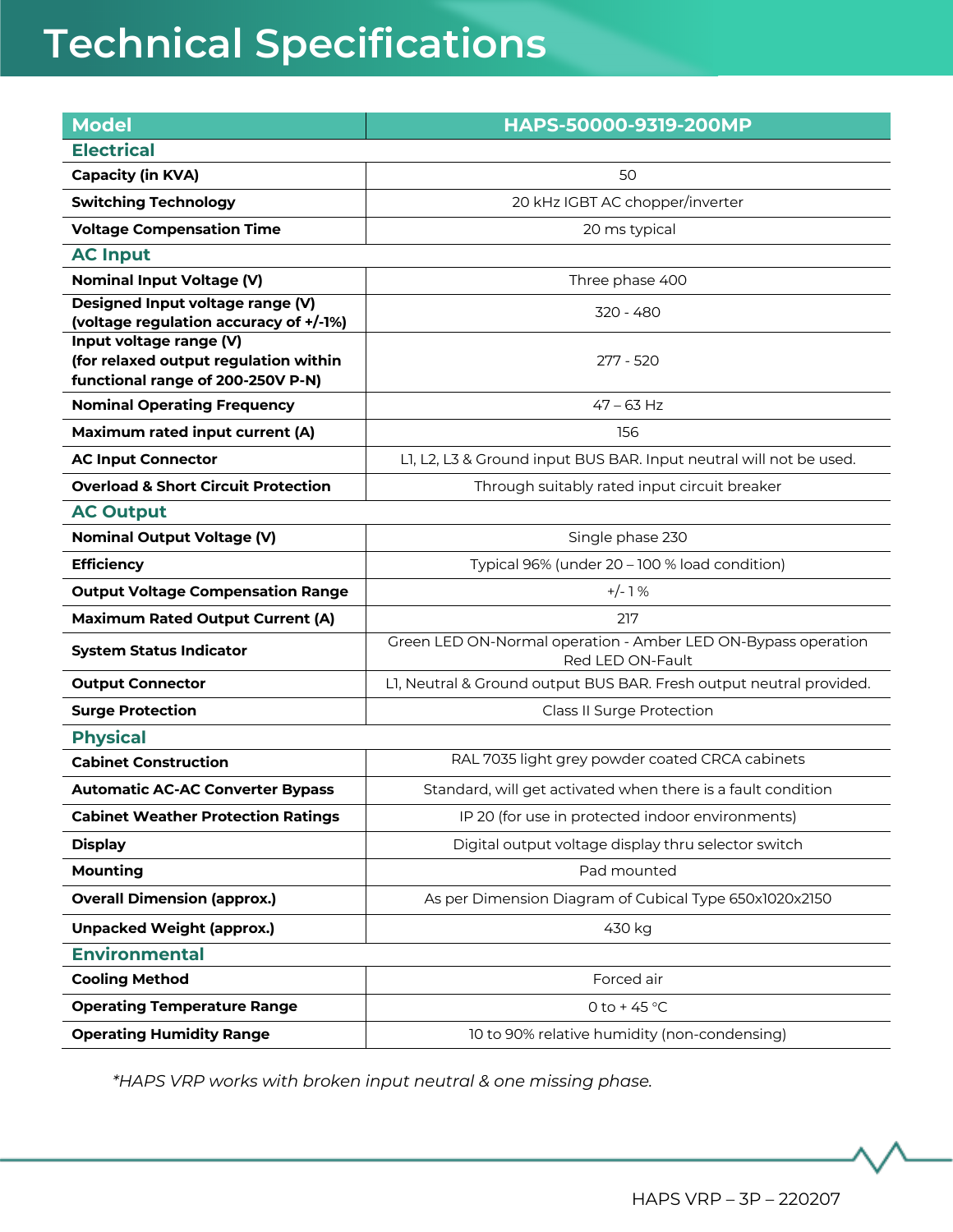#### **Dimension Diagrams**

**CUBICAL TYPE 610x610x640**





**CUBICAL TYPE 660x660x720**